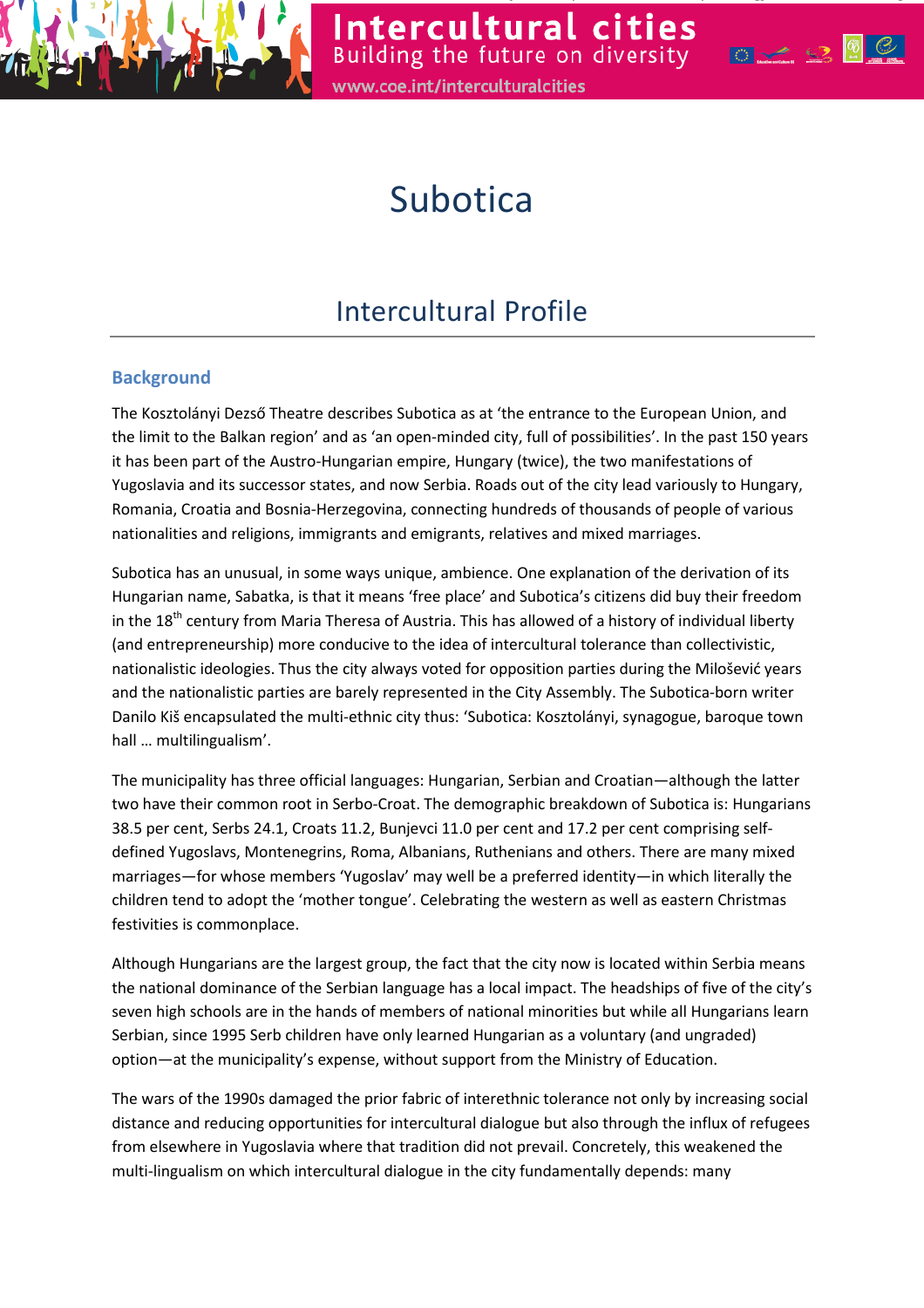Hungarians who would have learned Serbian and Croats who would have spoken Serbo-Croat left, while many Serbs without any Hungarian facility, as well as Roma speaking various languages including Albanian, arrived. In this more mistrustful context, ethnic distance increased, even without a language barrier, between Croats and Bunjevci. The general concern is that there has been a shift away from living together towards merely living side by side.

The passage at state level of the law establishing national community councils had an unintended effect in Subotica: with four of the national minority councils (for Hungarians, Croats, Bunjevci and Germans) housed in the city, it stimulated a tendency to a more ethnic, less civic, mindset. It encouraged community leaders to present themselves as exercising a monopoly in that role, tending to marginalise other intracommunal voices and those who would have identified themselves as 'others' (such as 'Yugoslavs') rather than persons belonging to particular communities. Alongside a loss of interest among most external funders as the wars of the Yugoslav succession receded into history, this favoured a reduction in interethnic NGOs.

Recent years have seen a further challenge—ironically the product of the liberalisation of Serbian politics in the project of EU integration, represented politically by the Democratic Party of the current president, Boris Tadic. As this is not a Serb nationalist party, it has a minority of members who are ethnically non-Serb and has become the leading party in the City Assembly (the current president is a Croat from the DP), thereby displacing the previously dominant Alliance of Hungarians of Vojvodina. A new intercultural equilibrium has in that context yet to be established, particularly since the breakdown of co-operation between the two parties in 2010.

This tension is understandable and by no means unique to Subotica. It is a tension, between liberal assimilation and communal multiculturalism, which has played out across Europe in recent times. The first perspective, associated with strong national parties, assumes that individuals from minority communities should simply absorb themselves into the national political discourse. The second, associated with parties drawn from minority communities, prefers such communities to be identified as communal actors, which a particular party should represent as such.

Both these perspectives have strengths and weaknesses. The assimiliationist approach rightly treats all citizens as individuals in a democratic society but it does flatten the diversity of ethnic affiliations such individuals may embrace. The multiculturalist alternative has the opposite strength of embracing cultural diversity but at the expense of the opposite weakness of ethnicising the democratic system.

This readily lends itself to political misunderstanding and mistrust. And all the more so when there is also a 'double-minority' situation, as in Subotica—where Serbs comprise only the second largest community though dominant state-wide and Hungarians comprise the largest community while a national minority in Serbia as a whole. Hence intercommunal tension has been manifested between the Serb-dominated Democratic Party and the Alliance of Hungarians of Vojvodina.

The solution of such tension requires an understanding of the shift in thinking across Europe since the turn of the millennium away from the idea that diversity is best managed through one or other of these old models—assimilation or multiculturalism—to the new paradigm of intercultural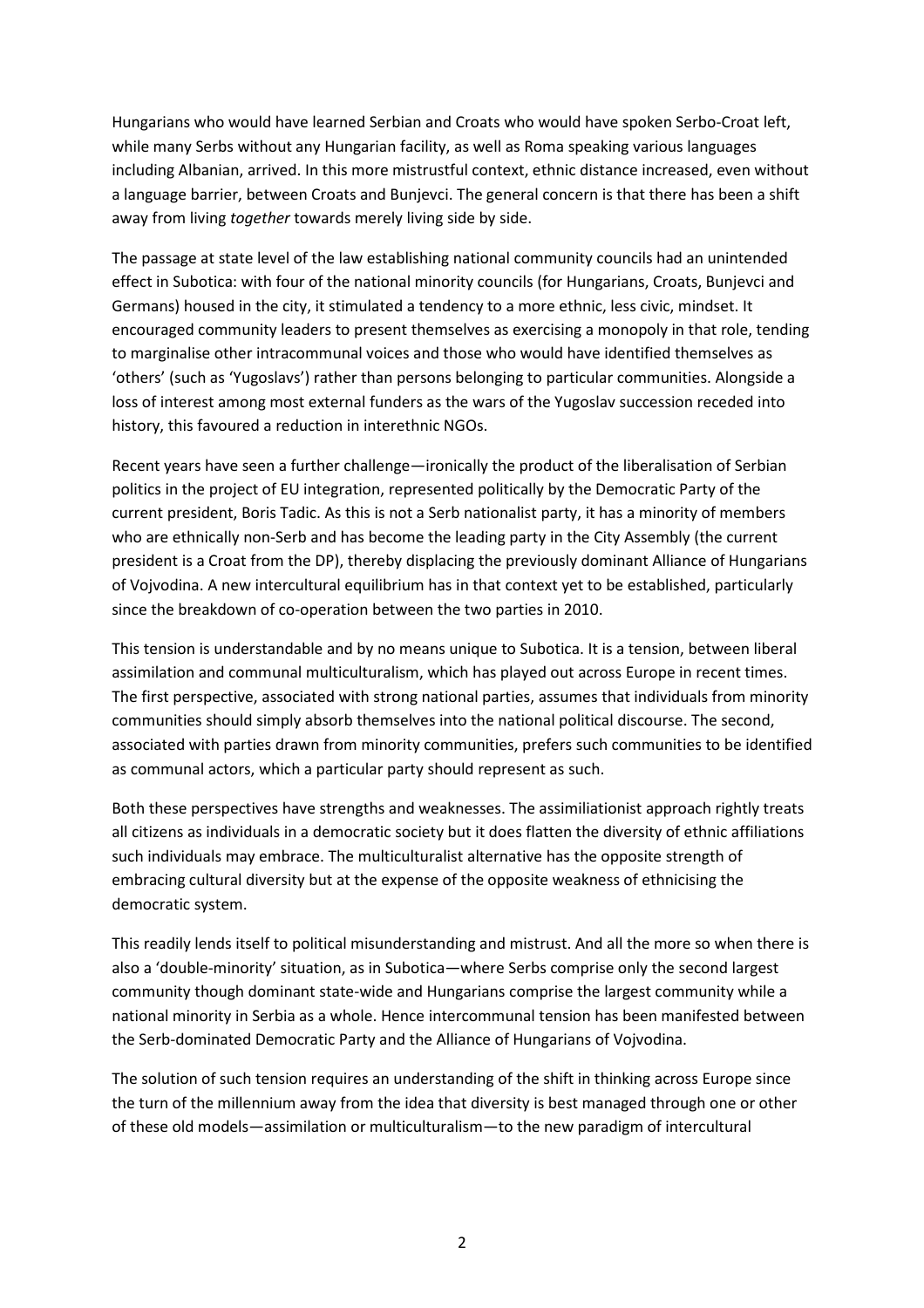dialogue. This thinking underpins the Council of Europe White Paper on Intercultural Dialogue<sup>1</sup> of 2008 and the intercultural Cities Network, launched that year, of which Subotica is a member. Also in 2008, the Local Development Agency produced a handbook for councillors and council officials, which explained well what this new paradigm means in practice at the municipal level:<sup>2</sup>

The intercultural approach goes far beyond equal opportunities and respect for existing cultural differences, it opens up the perspective of democratic transformation of public space, it introduces the civic culture and institutions. Therefore, it does not recognise cultural boundaries as a fixed category, but as a constantly, ever changing state of art. An intercultural approach strives for facilitating the dialogue, interaction, exchange and reciprocal understanding between people of different cultural backgrounds. Local governments in urban communities therefore need to opt for local policies which prioritise development strategies based upon intersection points of diverse cultures, as opposed to the traditional, well-defined boundaries of recognised ethnic and cultural communities. In other words, city governments should promote interaction and communication across the cultural boundaries, thus opening up the space for cultural, social, and economic innovation. In line with this, the context of planning consultation becomes the public space for good intercultural governance to the benefit of all the citizens and diverse citizens groups, regardless of cultural and ethnic difference.

There are concerns and challenges for the future. The Serbian economy, whilst out of the hyperinflationary maelstrom of the 1990s remains fragile and sluggish. Even though Subotica is economically more robust than the rest of the country it still experiences unemployment of almost 20%. When resources are scarce there is always a greater likelihood for people to compete for them on ethnic lines, and always scope for accusations that access to a limited labour market is subject to favouritism. In the 1990s Subotica lost many of its brightest and ablest people, who are now contributing to the economies of Germany or the United States rather than to Serbia. There is scarce chance of attracting them back at least until EU accession is achieved and even then it will take some time for the economy to stabilise. Serbia might take some comfort from the case of Ireland, which has thrived on the strength of returning migrants, but Ireland did not have to overcome social and ethnic divisions.

Subotica does have some strong economic assets, not least it central location and logistics alongside the main Balkan highway and, of course, its linguistic flexibility. For all these reasons, Siemens chose it as the location for one of its three worldwide plants for production of wind turbine engines. The town also has some higher education capacity, albeit as offshoots of the University of Novi Sad. Tourism might also be expected to grow once there is some political and ethnic stability with the town's impressive Secession architecture and easy-going life-style.

The town also has a strong foundation of non-governmental organisations, not all of them established on ethnically exclusive lines. Indeed it is impressive to find that the strength of

 $\overline{\phantom{0}}$ 

<sup>&</sup>lt;sup>1</sup> White Paper on Intercultural Dialogue: 'Living Together as Equals in Dignity' (Strasbourg: Council of Europe, 2008, www.coe.int/t/dg4/intercultural/source/white%20paper\_final\_revised\_en.pdf)

 $^2$  Local Partnerships for Tolerance: Handbook for local elected and appointed councillors (Subotica: Local Development Agency, 2008)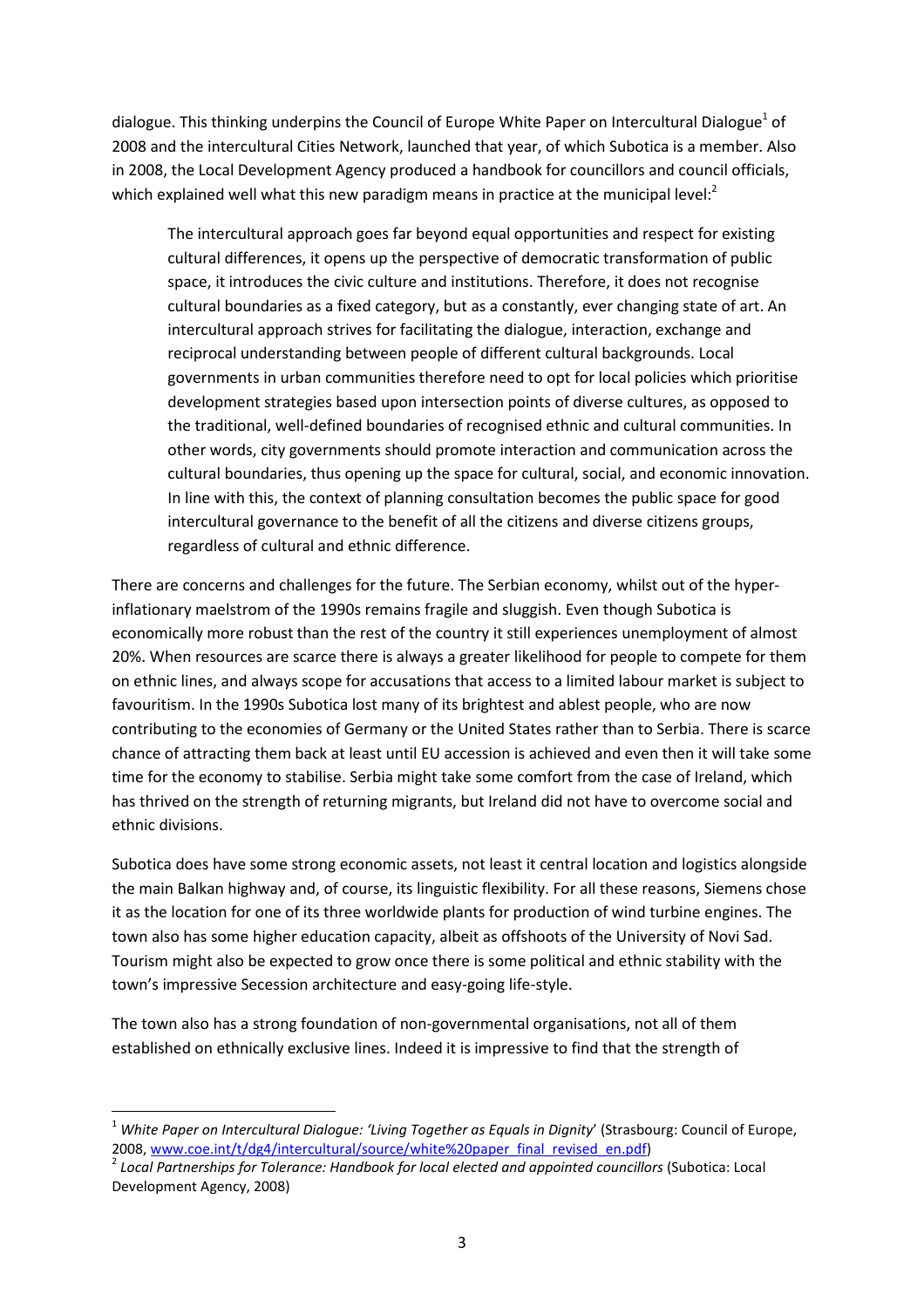Subotica's bid to become a Council of Europe Intercultural City rests upon a partnership between the council and an NGO, the Local Democracy Agency, led by Stanka Parac.

One danger for Subotica is that if it becomes locked into a preoccupation with the past and the present it will fail to keep pace with future development, not least in regard to demography and migration. As it does integrate into the rest of Europe Subotica will, by virtue of its accessible location, attract new migrants. It certainly needs them because the birthrate is falling and the population aging and, as its economy improves, it will, paradoxically, face labour market shortages. In an ideal world, Subotica's long experience of tolerance and interethnic balance should stand it in good stead to welcome and integrate minorities from more distant parts of the world. On the other hand, if the town becomes locked into an extreme form of multicultural exclusivity in which 'traditional' groups only regard newcomers as a further threat to their own interests, Subotica could be in for a painful and counter-productive future.

There are two strong beacons of hope. Firstly those older people who still vividly remember a time in Subotica's past when co-existence and mutual appreciation was the natural state of affairs, and who still have the passion to believe it can be created again. Secondly, those young people who are not old enough to have experienced the worst excesses of the war and who perhaps do not bear the suspicions and resentments the generation immediately before them. We visited the Centre for Youth Work (CZOR) which is the town's first example of a youth project not run on ethnic lines, and saw youngster working together in many educational and cultural contexts. Roma youth co-operated with Hungarian and Serb in break-dancing, graffiti art and rap music. Of course, some might question whether the price of accepting global street culture as the stage on which unity can be built, is too high, ie the loss of local distinctiveness. Others would argue that if local folkloric traditions have become too closely associated with ethnic chauvinism then they might have to be sacrificed in pursuit of an alternative binding narrative.

# Intercultural commitment

The acquisition by Subotica of the status of royal free town in 1779 is celebrated every year on September  $1<sup>st</sup>$ , the Day of the City, the central event being a ceremonial meeting of the City Assembly and the presentation of awards to citizens distinguished by their achievements. The fact that a Serbian and a Hungarian singer perform at the event is an important signal that civil pride does not come at the expense of diversity but represents the other side of the coin. This idea of an open city whose citizens say 'I am from Subotica' is what the municipality wishes to embody—not a city where everyone knows 'who is who'.

The City Council takes seriously its position – both physical and symbolic – at the interface between Serbia and the rest of Europe. Its enthusiasm to become part of the Intercultural Cities project reflects a wider ambition to enter Europe's political, economic and cultural mainstream. The Council is prepared to show leadership, and back this up with a large proportion of its scarce resources, in an attempt to move beyond multicultural essentialism and support activities which encourage crosscultural understanding and new intercultural forms.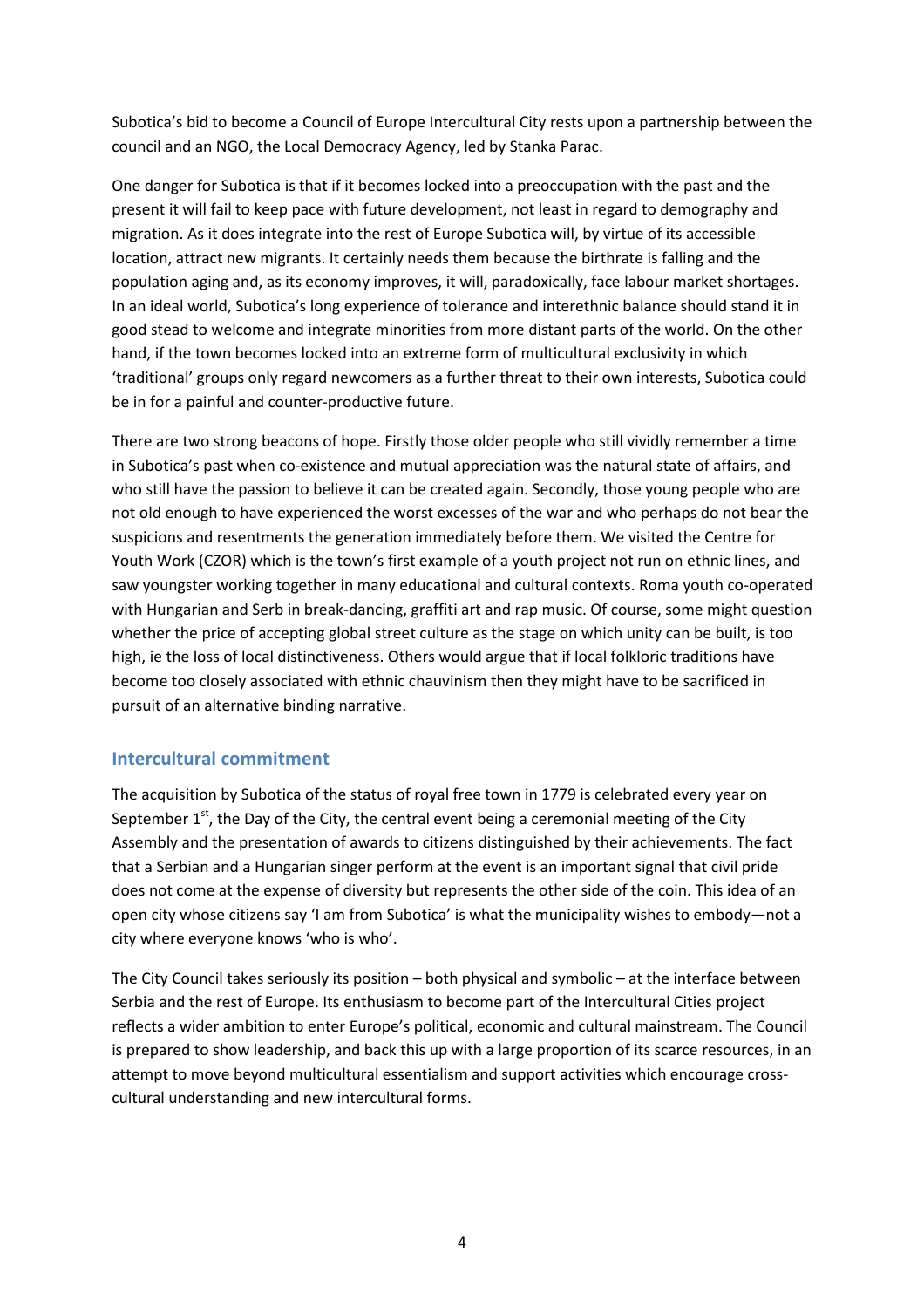#### **Education**

The city sees education at the heart of both its problems and opportunities. The separation of children into three main monolingual school systems threatens to create another generation of ethnic division and misunderstanding. The system is defined and imposed by central government, and unfortunately the city only has limited discretionary powers but within these limits Subotica is attempting to break down the sectarian divides. For example he is encouraging all schools to adopt a common history curriculum to address the misunderstandings that have sometimes fuelled tension. They have supported the writing of a new history of Yugoslavia in which Serb, Croat and Bosnian historians have collaborated. The best example of good practice in education has been the interschool quiz competition 'How Well Do We Know Each Other?' To win, school teams must answer questions on both general knowledge and about the cultures other than their own. It is sponsored by a large telecoms company and is screened on regional TV so it is widely known and is keenly competitive, with the four winning schools receiving large cash prizes and foreign excursions.

Roma children are concentrated in three schools in Subotica because of the vicinity of cheap housing—this demarcates Roma as a minority from the relatively dispersed residence of other ethnic communities in the city. A 2010 law, for which the Roma Education Centre had lobbied, allows schools with marginalised children to apply for support, which the centre had already piloted with Roma pedagogical assistants in Subotica, thus avoiding the risk of Roma children being decanted into 'special' classes or separate schools as has happened in neighbouring Sombor. A key goal now for the municipality will be to get Roma children into the pre-school system and to stop drop-out from education at secondary level.

The Roma Educational Centre is doing impressive work. It has become the interface between Roma parents, teachers and non-Roma parents to overcome mutual suspicion, establishing parents' councils in schools in which Roma are represented. REC has also pressed for the training of Roma teachers and non-teaching assistance and for their employment in local schools and kindergartens. They have also raised money to help repair derelict parts of schools so that new, cross-cultural, facilities can be provided. In 2005 the city of Subotica formed a Team for the inclusion of Roma children in the school system consisting of experts, the members of the Roma Educational Centre and two Roma high school students. This team prepared the Strategy for the inclusion of Roma children in the school system. According to the data of the Roma Educational Centre (REC) from 2006 already 61% of Roma children between the age of 7 and 14 (primary school) were included in the school system, what is a great achievement both of the REC and of the local government.

#### Arts

In Subotica with the support of the local government the Moonlight Programme started in 2006 and the idea came from the "Club 21 - for Positive Communication": to propose the youth between 14 and 18 an other kind of entertainment in the evenings, and especially during the weekends, instead of going to clubs and dancing bars to drink, smoke and use drugs, etc. The Moonlight Clubs propose sport activities, mostly table-tennis in a civilized environment with the surveillance of volunteering teachers in the evening hours from 8 till midnight.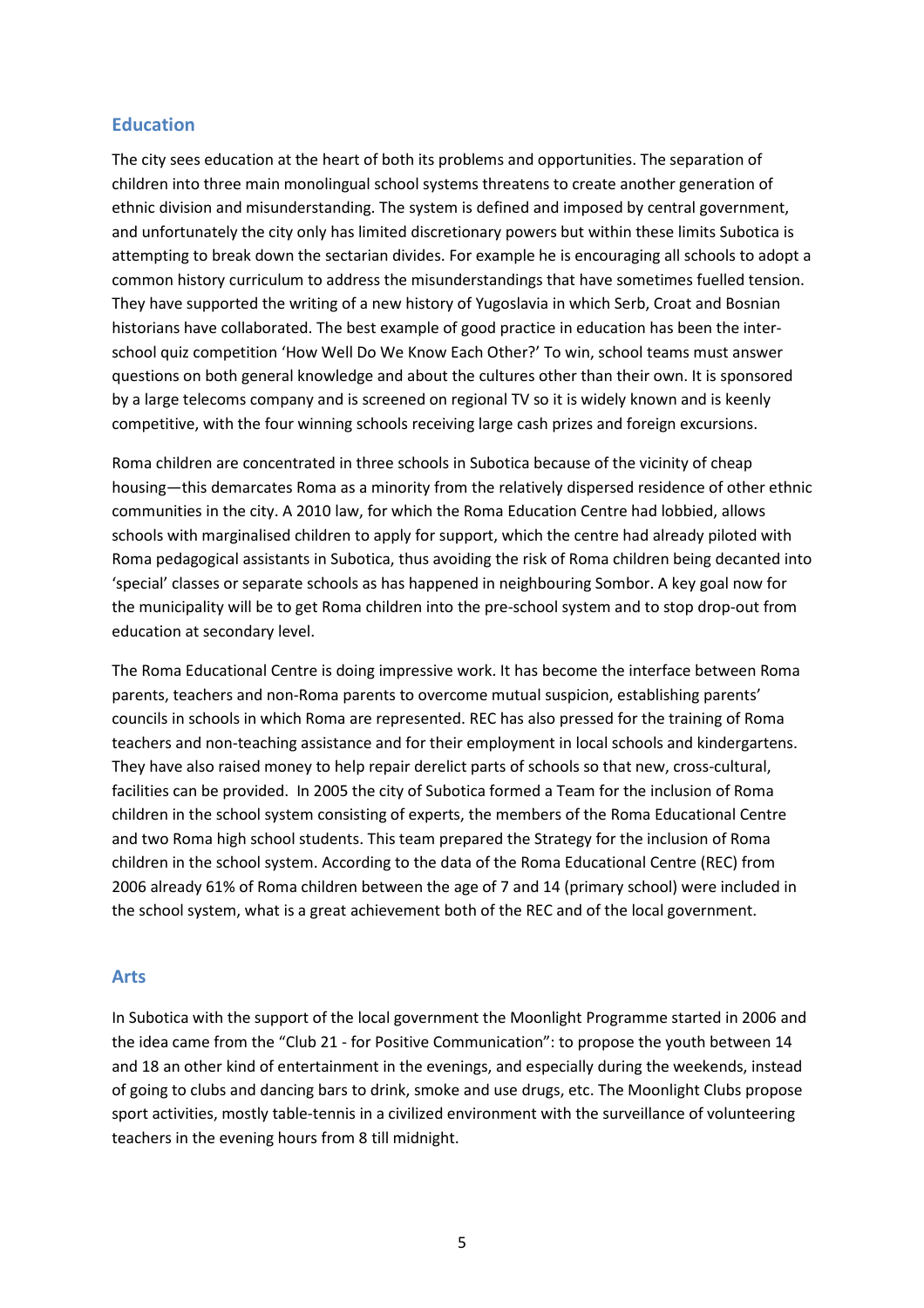What moving from multiculturalism to interculturalism entails can be seen in terms of the Interetno festival, which has run since2002. Interetno has at one level a traditional, folkloric character, implicitly accepting the idea that one can still speak of 'national-popular cultures' even in an individualised and globalised society. But the festival is open to the world and brings dancing troupes from Argentina and Venezuela, Spain and northern Cyprus, as well as Serbia, Hungry and the Czech Republic. The public square in front of the City Hall, renamed 'Etnopolis' for the duration of the festival, is the venue for the events, allowing perhaps more than 20,000 people to think of themselves as 'citizens of the world' during its five days. And a trilingual 'Republic of Etnopolis' mock passport, providing information on the festival, symbolises this idea of hospitality and of citizenship detached from national boundaries.

Two principally Hungarian-language initiatives are also very important in this regard. The first is the Kosztolányi Dezső Theatre, whose work is represented in all the major festivals in Hungary and Serbia 'and organically links to the local and global reality'. It sees itself as 'Hungarian theatre from Serbia'—some presentations are subtitled—and it stresses its experimental and networked character, sometimes confounding some in the Hungarian community who do not think the theatre portrays them as it should. It organises itself an annual international theatre festival, Desiré Central Station, reflecting this strong sense of being a key geographical node of the transport of cultural ideas across the region—the first three festivals, from 2009 to 2011, respectively themed 'West', 'North/South' and 'East'. The municipality already supports the theatre which, while respecting its creative independence, needs further support to realise its marketing and networking ambitions.

The second is Pannon TV, which broadcasts on television and radio to about half of Vojvodina from its Subotica base, having been established five years ago. It aims to be 'a little bridge'—to the Serbian community through sub-titled programmes, from Vojvodina to the European Union and to Croatia, Romania and of course Hungary. It wants to make more programmes 'closer to the European spirit' in advance of Serbian EU accession—for example, having run a programme called 'Connections' on the economic and European integration. The station, mainly supported by the Hungarian government though also by all levels of government in Serbia, would like to produce more programmes on tolerance, introducing members of different communities to one another—acting thereby in the opposite manner to the fragmentation along nationalistic lines of television audiences in Yugoslavia in the Milošević era.

The oldest cultural institution in Subotica is the 121-year-old library, which provides materials in the three official languages, including by purchases from Hungary and Croatia with the support of the national community councils. There is also provision for German-speakers and the small Jewish community. The service has 8,500 members across its 12 branches, which are also used for exhibitions, recitals and authors' talks. There are workshops only for children, to socialise them into the multi-ethnic culture. The library service is engaged in a programme of digitisation but is underresourced. The municipality will ensure that the library network is fully utilised as a public space for intercultural events.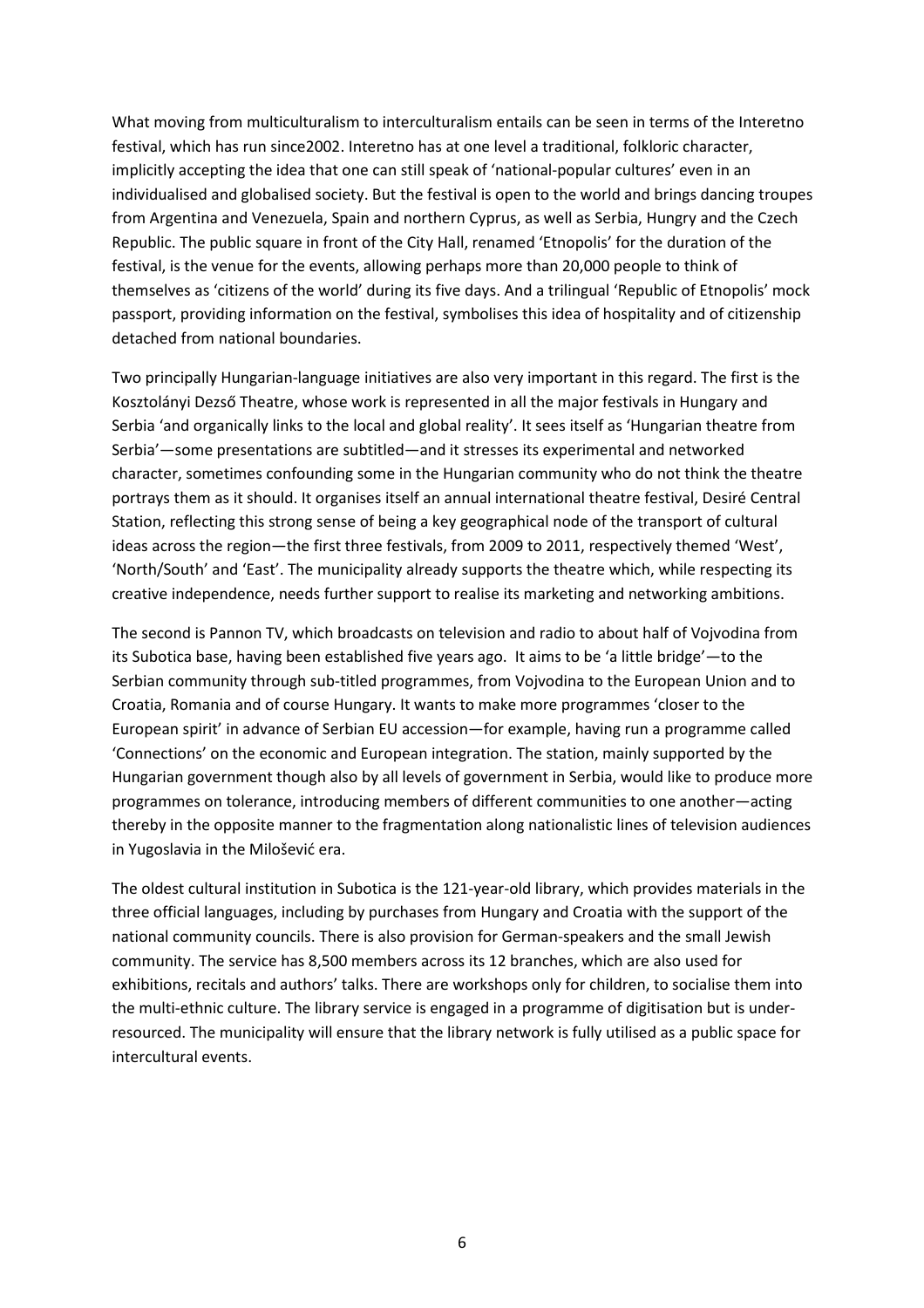# Language and multilinguism

Many people believe that Subotica has been an intercultural city in the past, is not one at present, but could be again in the future. Until the break-up of Yugoslavia, it was common practice for many residents to be fluent in the three major languages of the city and often several more. This encouraged greater interaction in schools and developed mutual knowledge and understand of each others' cultures through attendance at theatres, accessing different media sources etc. The immediate effects of the war was to encourage a large number of Croat and Hungarian speakers to leave town and emigrate abroad, perhaps never to return. This was followed by an influx of over 10,000 Serbs, displaced from homes in other parts of the former Yugoslavia as well as Roma people with a variety of languages and faiths.

The war also widened and deepened the distinction between Croats and Bunjevacs in the town. The nature of this distinction remained a source of some puzzlement throughout our stay in the town. With an almost identical language, Catholic faith and very similar cultural traditions, it seemed the only distinction we could discern was that self-identification of a Bunjevacs ethnicity had grown rapidly during the 1980s in parallel to the worsening of relations between Serbs and Croats. It was in effect a defence mechanism, Bunjevacs believing they would be spared the persecution being meted out by Serbs to those who declared themselves Croat.

In some respects, the Bunjevacs question is a prime symbol of how far Subotica moved from its interculturalism of two decades ago. Bunjevacs expressions of difference and separateness, their demands for minority group rights equivalent to the Croats and Hungarians, and their clearly expressed frustration at not receiving them are symptomatic of the current mood in the town. To a greater or lesser extent, all ethnic groups are concerned with defining and policing the borders which distinguish them from others, either to protect what they hold or to put right perceived wrongs. Indeed in some cases one suspects the maintenance of sensitivities to real or perceived threat or insult from others is a primary motivating factor in their lives. Add to this that some of those charged by their ethnic groups to act as 'community leaders' were raised in the bureaucratic structures and behaviours of a communist system, and one has the ingredients for an intransigent stand-off amongst ethnically defined cultural and media organisations.

Of course if any individual or group is receiving discrimination or persecution because of their ethnic background, they should be able to rely upon the full protection of the police, judiciary, the council and other institutions, but beyond this there would seem to be a need to play down ethnicity as the defining factor in the social and political discourse of the town. There is a desperate need to identify issues and longer term goals which draw upon the common human characteristics, aspirations and anxieties of the residents, such as doing well in school and getting on in life, feeling safe, secure and well housed and enjoying shared sporting and cultural celebrations.

#### Media

The local media play a key role in engendering a feeling of a common public sphere. At the forefront here is Radio Subotica, founded by the city council in 1968 and still 80 per cent funded by the municipality, broadcasting to the public a diet mainly of information, all day every day in the three official languages and weekly in Bunjevac and German. The staff are mixed and do not cover particularly their 'own' community issues. The station is concerned that a Serbia-wide media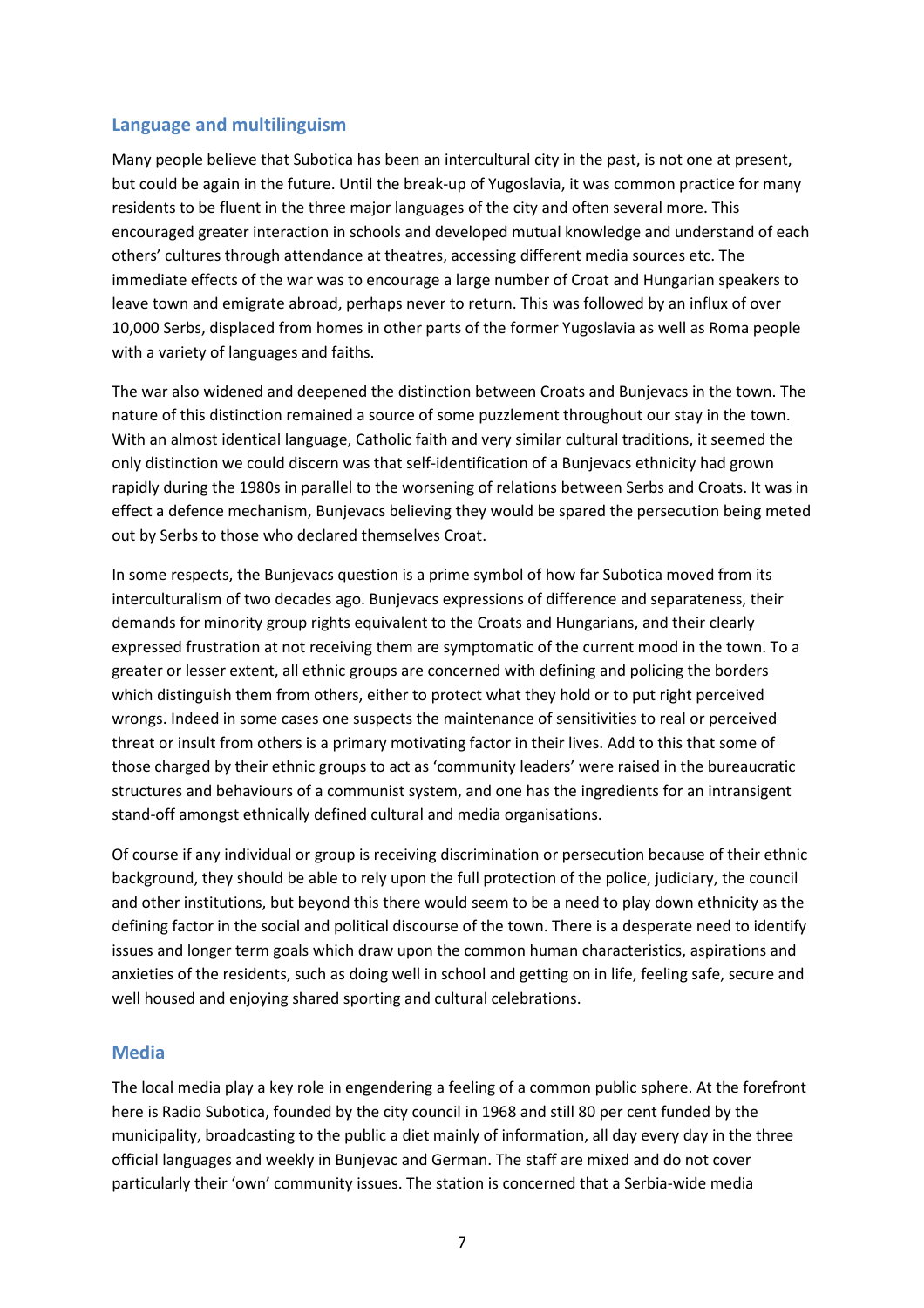strategy supporting withdrawal of the state from the media could lead to privatisation. The municipality will defend the principle of Radio Subotica as a public-service broadcaster to all.

The private Yu-Eco is also however a part of this civic media fabric. Established as a radio station in 1992 to address the previously marginalised issue of the environment, it has focused on everyday issues—for instance, it ran a series on tolerance, funded by Norway. Adding TV in 2001, it is now the most popular broadcaster in the city and region. It broadcasts in Serbian but with specialised programmes in Hungarian and Croatian. Subotica's Newspaper is a weekly going back to the 19<sup>th</sup> century, published in Serbian with Hungarian pages, and Croatian Word is a weekly magazine.

#### Mediation and conflict resolution

Mediation and conflict resolution is still a new concept in Serbia but is expected to grow rapidly. With support from the GTZ Centre in Belgrade the city has been running training for 27 young people of mixed backgrounds involving 40 hours tuition in mediation. They hope to expand this and do more work in neighbourhoods and in support of the Roma community

#### International policy

Subotica, perhaps ahead of any other Serbian city, has always considered itself an international city. There are already strong links between the city and Szeged in Hungary, one of those with which it is twinned. Every two years, there is a common assembly meeting, there is a memorandum of understanding between the two cities and they engage in common economic and cultural projects. There is a more recent twinning relationship with Osijek in Croatia, as well as cities in the Czech Republic, Slovakia and Romania. There has also been co-operation with Munich in exhibition at the trade fair and with Berlin in terms of the United Games youth exchanges.

It seems to have done as much as it possibly could within the restrictions of limited finance and periodic disapproval from central government. Now that there are signs that a more benign regime in Belgrade, the city should update its policy. For example whilst NGOs such as LDA have a sophisticated understanding of European institutions and programmes, the general level of understanding amongst politicians and city officials is still very low and must be rapidly improved if the city is to take advantage of opportunities.

#### Intercultural competence

There is much work to be done in this regard. Intercultural competence is concentrated in only a very few hands at the moment. It may be necessary for a widespread programme of staff (and politician) training and awareness-raising. Many of the basic tools are available through the work conducted by LDA and others mentioned above